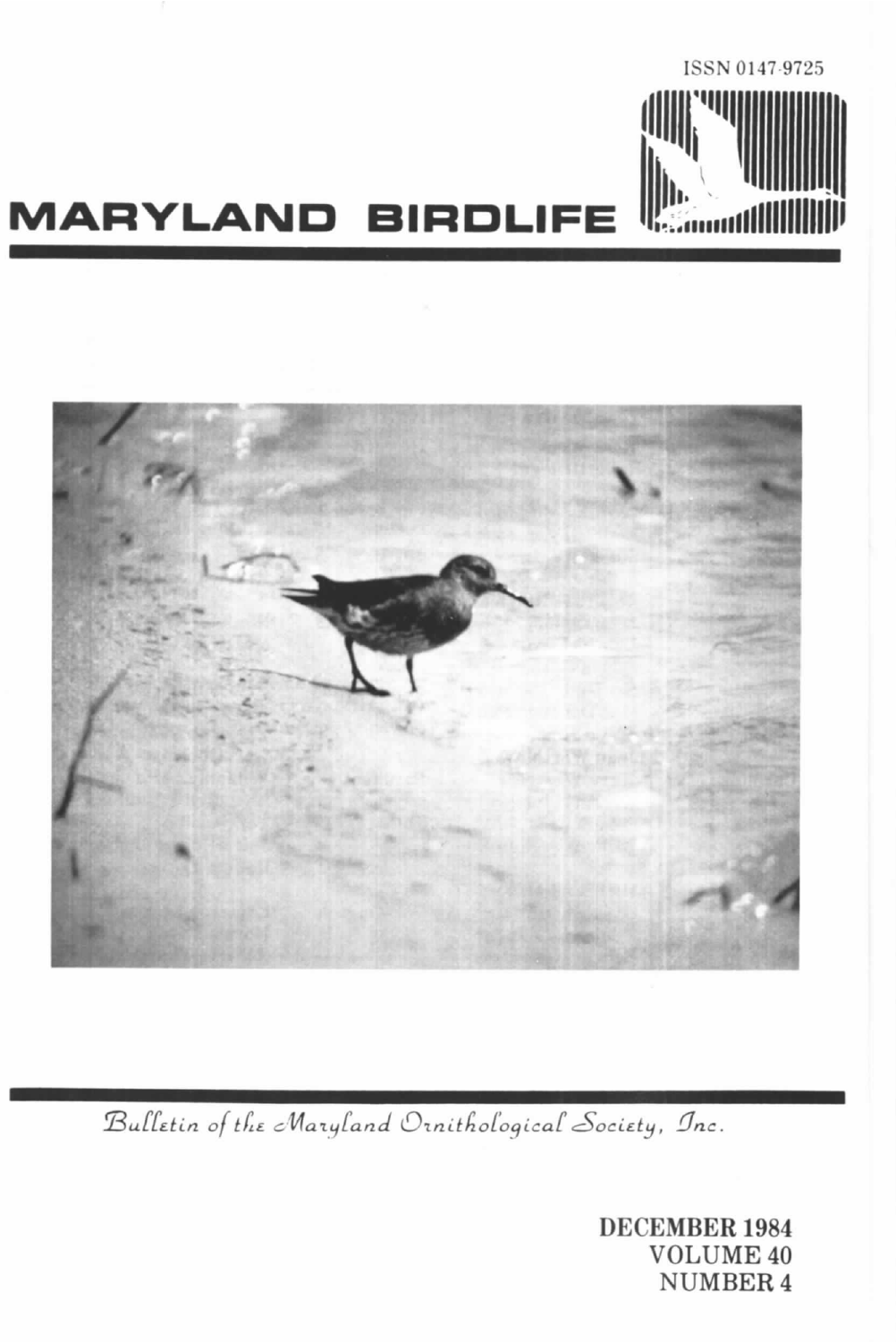# **MARYLAND ORNITHOLOGICAL SOCIETY, INC.**

### Cylburn Mansion, 4915 Greenspring Ave., Baltimore, Maryland 21209 **STATE OFFICERS FOR MAY 1984 TO JUNE 1985 EXECUTIVE COUNCIL**

President: Martha Chestem, 10850 Faulkner Rdg Cr, Columbia MD 21044 Vice President: CDR Anthony White, 5872 Marbury Road, Bethesda MD 20817 Treasurer: Richard Cleveland. 19108 N. Pike Cr. PI, Gaithersburg MD Secretary: Helen Ford. 408 Beach Drive, Annapolis MD 21403 Executive Secy: Mary Love, 10735 Cordage Walk, Columbia, MD 21044 Past President: John Cullom, 437 Paradise Avenue, Baltimore, MD 21228 739-1527 229-1641 926-7109 267-8417 596-3148 747-5870

| Allegany                           | *Mark Weatherholt<br>Robert Hiegel                                            | Howard     | *David Pardoe<br>Jane H. Farrell<br><b>Roy Trudel</b>                 |
|------------------------------------|-------------------------------------------------------------------------------|------------|-----------------------------------------------------------------------|
| Anne Arundel                       | *Dorothy Mumford<br><b>Emily Joyce</b>                                        |            | Paul Zucker                                                           |
|                                    | Sue VanVelsir                                                                 | Jug Bay    | *John Gregoire<br><b>Richard Dolesh</b>                               |
| Baltimore                          | *Robert F. Ringler                                                            |            |                                                                       |
|                                    | John Cullom<br>John Eckard<br><b>Edwin Gosnell</b>                            | Kent       | *Stephen A. Hitchner<br>Margaret Duncan                               |
|                                    | Benjamin Kaestner<br>Mac Donough Plant<br><b>Steve Simon</b><br>Jean Worthley | Montgomery | *Paul O'Brien<br>Margaret Donnald<br>Philip A. DuMont<br>Lola Oberman |
| Caroline                           | *Steve Westre<br>Mariana Nuttle                                               | Patuxent   | *William L. Murphy<br>Chandler S. Robbins                             |
| Carroll                            | *Robert Rasa<br>William D. Ellis                                              | Talbot     | *Terry Allen<br>Jeff Effinger<br><b>Robert Trever</b>                 |
| Frederick                          | *Michael Welch                                                                |            |                                                                       |
|                                    | David H. Wallace                                                              | Washington | *Cameron Lewis<br>Norma Lewis                                         |
| Harford                            | *Kermit Updegrove<br>Joyce Sherman                                            |            | Alberta Thurmond                                                      |
|                                    | Sarah Standiford                                                              | Wicomico   | *Maureen McAllister<br>Lee Meinersmann                                |
| *Denotes Chapter President         |                                                                               |            |                                                                       |
| Active Membership (adults)         |                                                                               |            | \$5.00 plus local chapter dues                                        |
|                                    | Student Membership (full-time students)                                       |            | 2.00 plus local chapter dues                                          |
| Junior Membership (under 18 years) |                                                                               |            | 1.00 plus local chapter dues                                          |
|                                    | Family Membership (Mr. & Mrs.)                                                |            | 6.00 plus local chapter dues                                          |
| <b>Sustaining Membership</b>       |                                                                               |            | 10.00 plus local chapter dues                                         |
| Life Membership                    |                                                                               |            | 200.00 (4 annual installments)                                        |
| Member-at-Large                    |                                                                               |            | 5.00                                                                  |

### **STATE DIRECTORS**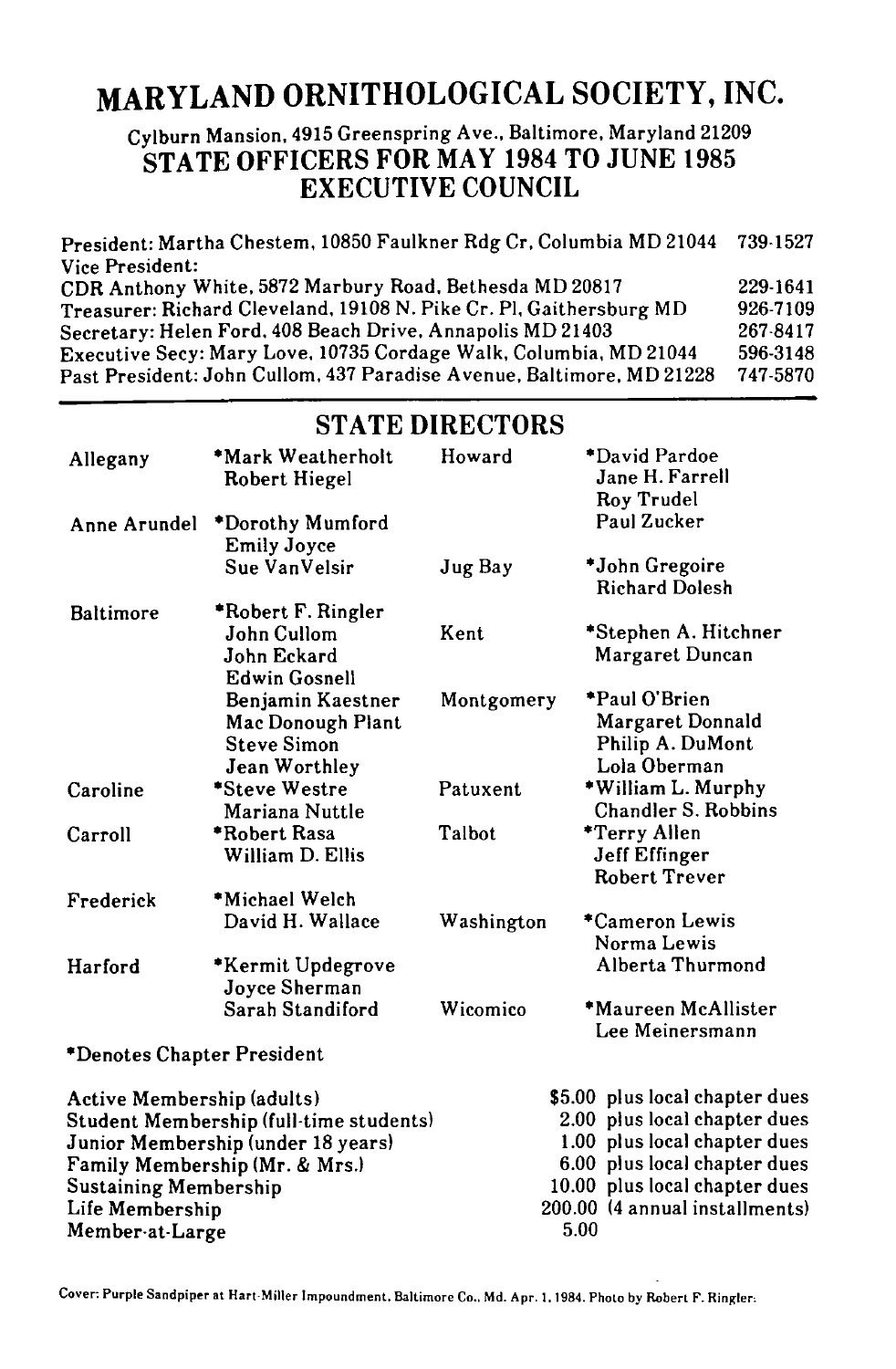

# **MARYLAND BIRDLIFE**

### VOLUME 40 DECEMBER 1984 NUMBER 4

# **MARYLAND/DC ATLAS PROJECT MAKES GREAT HEADWAY**

## **EIRIK A. T. BLOM**

At the end of the second year of field work the Maryland/DC Breeding Bird Atlas Project had accumulated approximately 60,000 records toward our goal of 90,000. This represents an average of 48 species for every one of the 1250 blocks in the State. This required an enormous cooperative effort, and everyone is to be congratulated on helping the project get off to such an auspicious start.

The data, which were collected by more than 600 volunteers under the direction of local coordinators, are being stored on computers by the Maryland Department of Natural Resources under the direction of Gary Taylor and Glenn Therres.

Coverage throughout the State has been well distributed. However, in a few remote areas without Maryland Ornithological Society or local Audubon chapters we shall need some blockbusting trips and a concerted effort from atlasers who are



Figure 1. Atlasers have found Prothonotary Warblers *(Protonotaria citrea)* in every county except Garrett. The main concentration areas are along the Potomac River, the tidal Patuxent, Tuckahoe Creek, the upper Choptank, and the Pocomoke River and its tributaries.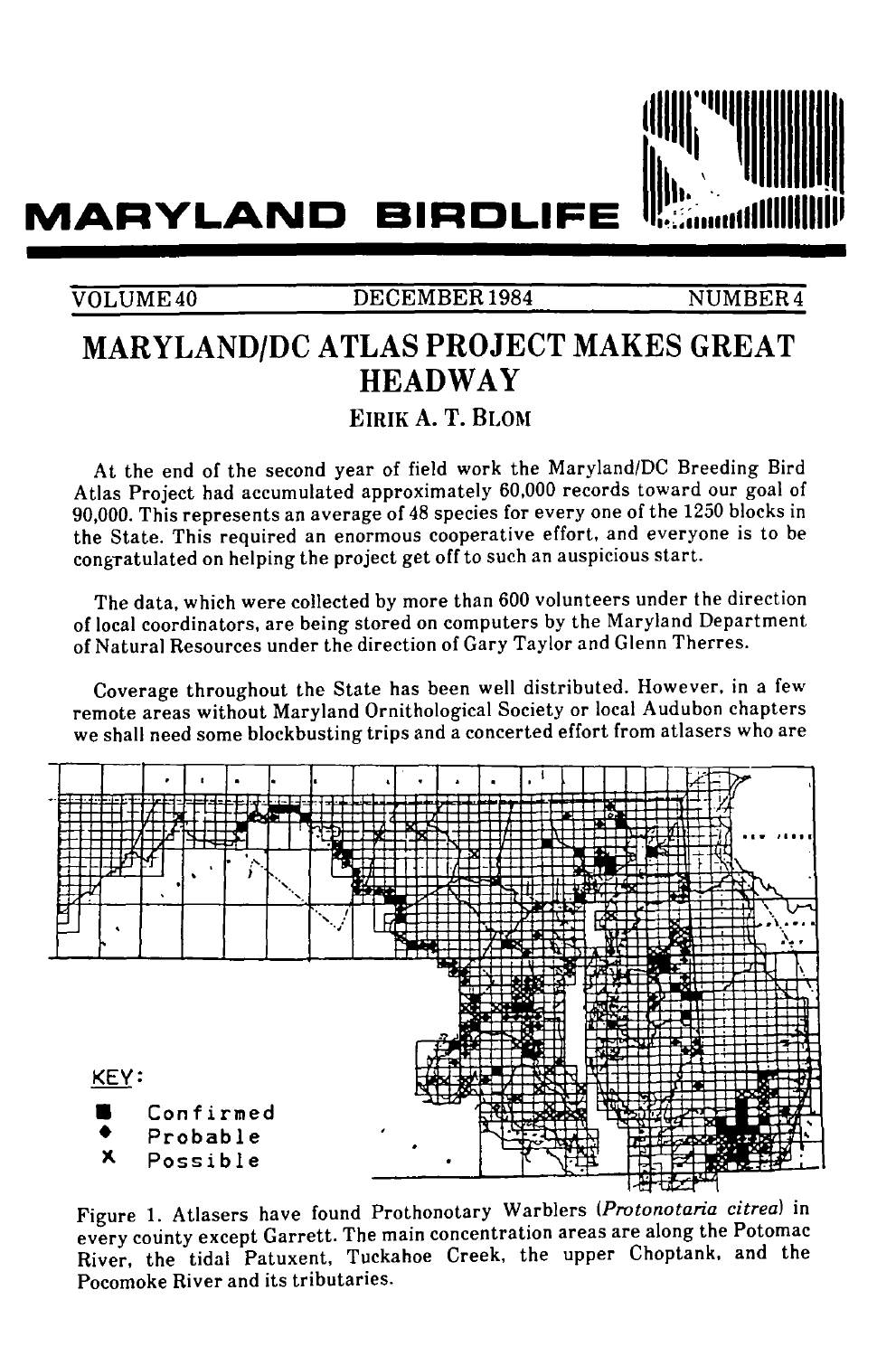willing to travel. We also find that most areas are not yet achieving representative coverage for nocturnal species; so we are going to make a concerted effort to increase our understanding of the distribution of owls, rails, nightjars, and woodcock.

Through the second year of field work we had not confirmed any new species breeding in Maryland. A pair of Black-necked Stilts *(Himantopus mexicanus)* at Deal Island in Somerset County was suggestive, however, and we anticipate proving that this long awaited species breeds in Maryland before the project is over. Most of the discoveries were of local significance. A random and incomplete sampling of breeding range extensions would include Nashville Warblers *(Vermivora rufieapilla)* and a Sora *(Porzana carolina)* in Allegany County, Goldencrowned Kinglet *(Regulus satrapa)* in northern Carroll County, American Bitterns *(Botaurus lentiginosus)* on the tidal Patuxent River, and Northern Harriers *(Circus cyaneus)* in Worcester County.

Financially we enter the third year in good shape. The major cash outlay, the coordinator's salary, has been assumed by the State of Maryland. Housing for the coordinator is provided by MOS at tum Suden Sanctuary. Fund raising, principally through contributions from MOS members and chapters, and activities at the annual conference, leaves us comfortably able to handle our operating expenses. The Atlas Newsletter is funded through a grant from the Baltimore Chapter of MOS.

*1618 Somerville Rd, Bel Air, MD 21014* 

## **NAME CHANGES FOR MARYLAND BIRDS FOUND IN THE SIXTH EDITION OF THE A.O.U. CHECK-LIST**

#### TONY **WHITE**

The sixth edition (1983) of The A.O.U. Check-list of North American Birds contains many changes affecting Maryland birds. Readers are urged to read the Check-list (especially the Preface thereto) for a detailed discussion of the changes and the policies governing them. The alterations that will have the most immediate effect on MOS members are the changes in sequence (that are discussed in Chan Robbins' review in the March 1983 issue of *Maryland Birdlife)* and the changes in English names (that were adopted by *Maryland Birdlife* starting with the same issue). This article lists those Maryland birds whose English names have been changed.

With each major taxonomic revision of North American birds a few species are 'split' into two separate species, and some other species are determined to be so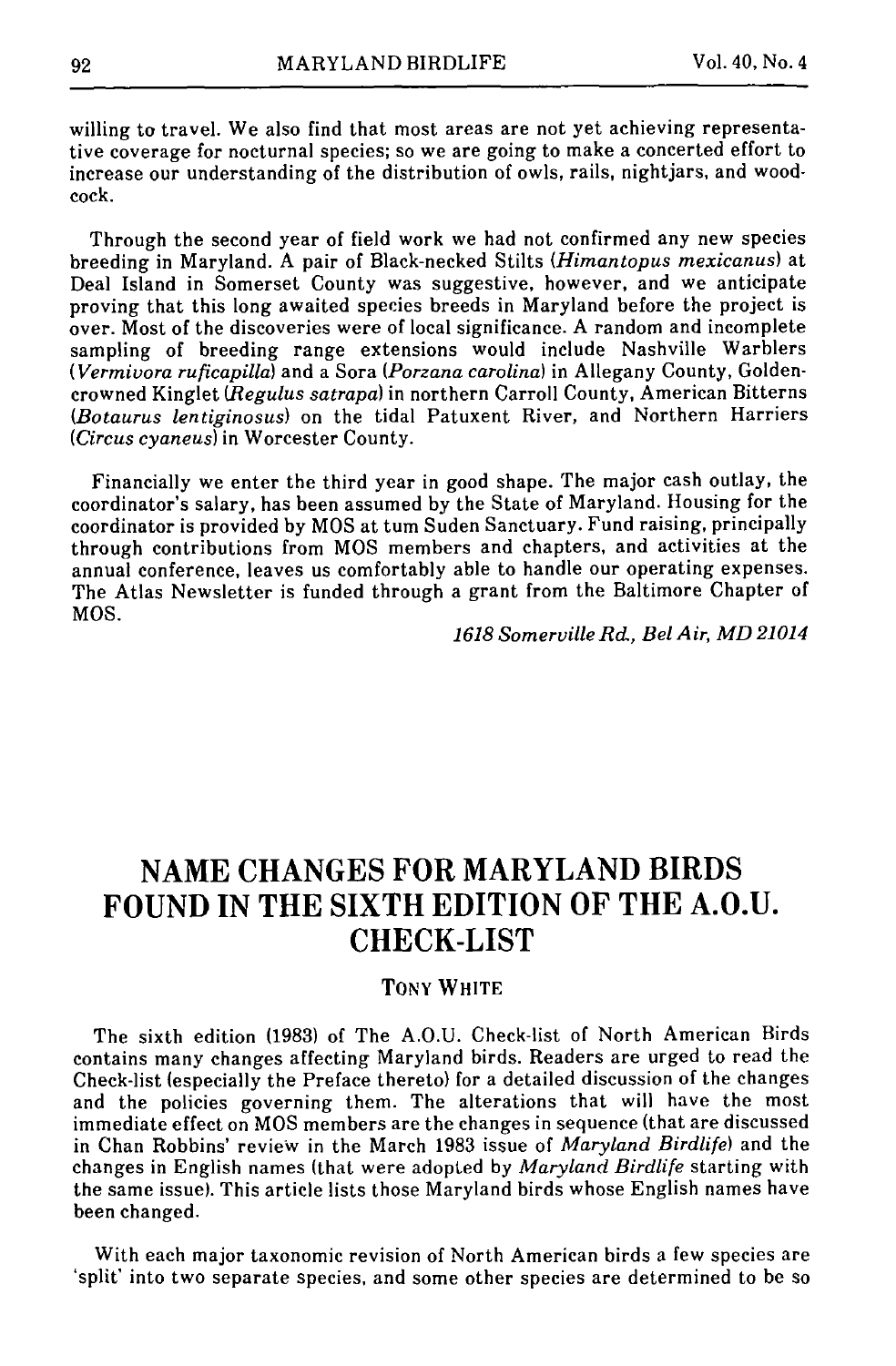closely related that they are 'lumped' into a single species. A few years ago, for example, our State bird, the Baltimore Oriole, was lumped with the western Bullock's Oriole into a single species that we call the Northern Oriole. Similarly. our Whistling Swan has now been lumped with the Old World Bewick's Swan; hence the necessity of a new name, Tundra Swan.

Three Maryland species have just been split, which also requires some new names. The Common Screech Owl has been split into Eastern and Western Screech-Owls; only the Eastern Screech-Owl is found in Maryland. The Skua has been split into two species (Great Skua and South Polar Skua), both of which are found occasionally in Maryland offshore waters. And one of the western subspecies of the Yellow-bellied Sapsucker is now considered a separate species. Red-breasted Sapsucker; our bird retains its original name.

The principal policies governing selection of names are summarized from the Preface to the sixth edition: "Retain well established names for well known and widely distributed species...use English names that are generally accepted in a world-wide basis [for species with extensive distribution outside North America]. and use modifiers for all single-word or group names that are applied to more than one species." Another change involves hyphenization of all English family names composed of two nouns (e.g., Storm-Petrel. Night-Heron, Turtle-Dove. Ground-Dove, Barn-Owl, Screech-Owl, Wood-Pewee, and even Golden-Plover).

The following species found in Maryland have had their English names changed: the old English names are those used in *Field List of the Birds of Marvland* by Robbins and Bystrak, second edition, 1977.

Old English Name American Anhinga Louisiana Heron Green Heron Fulvous Tree Duck Whistling Swan Common Pintail Swallow-tailed Kite Common Bobwhite Common Gallinule Northern Phalarope Skua Black-headed Gull Thin-billed Murre Barn Owl Common Screech Owl Saw-whet Owl Common Flicker Eastern Pewee Western Pewee Rough-wfnged Swallow Northern Parula Warbler Northern Junco

New English Name Anhinga Tricolored Heron Green-backed Heron Fulvous Whistling-Duck Tundra Swan Northern Pintail American Swallow-tailed Kite Northern Bobwhite Common Moorhen Red-necked Phalarope Great Skua/South Polar Skua Common Black-headed Gull Common Murre Common Barn-Owl Eastern Screech-Owl Northern Saw-whet Owl Northern Flicker Eastern Wood-Pewee Western Wood-Pewee Northern Rough-winged Swallow Northern Parula Dark-eyed Junco

*5872 Marbury Rd.. Bethesda, MD 20817*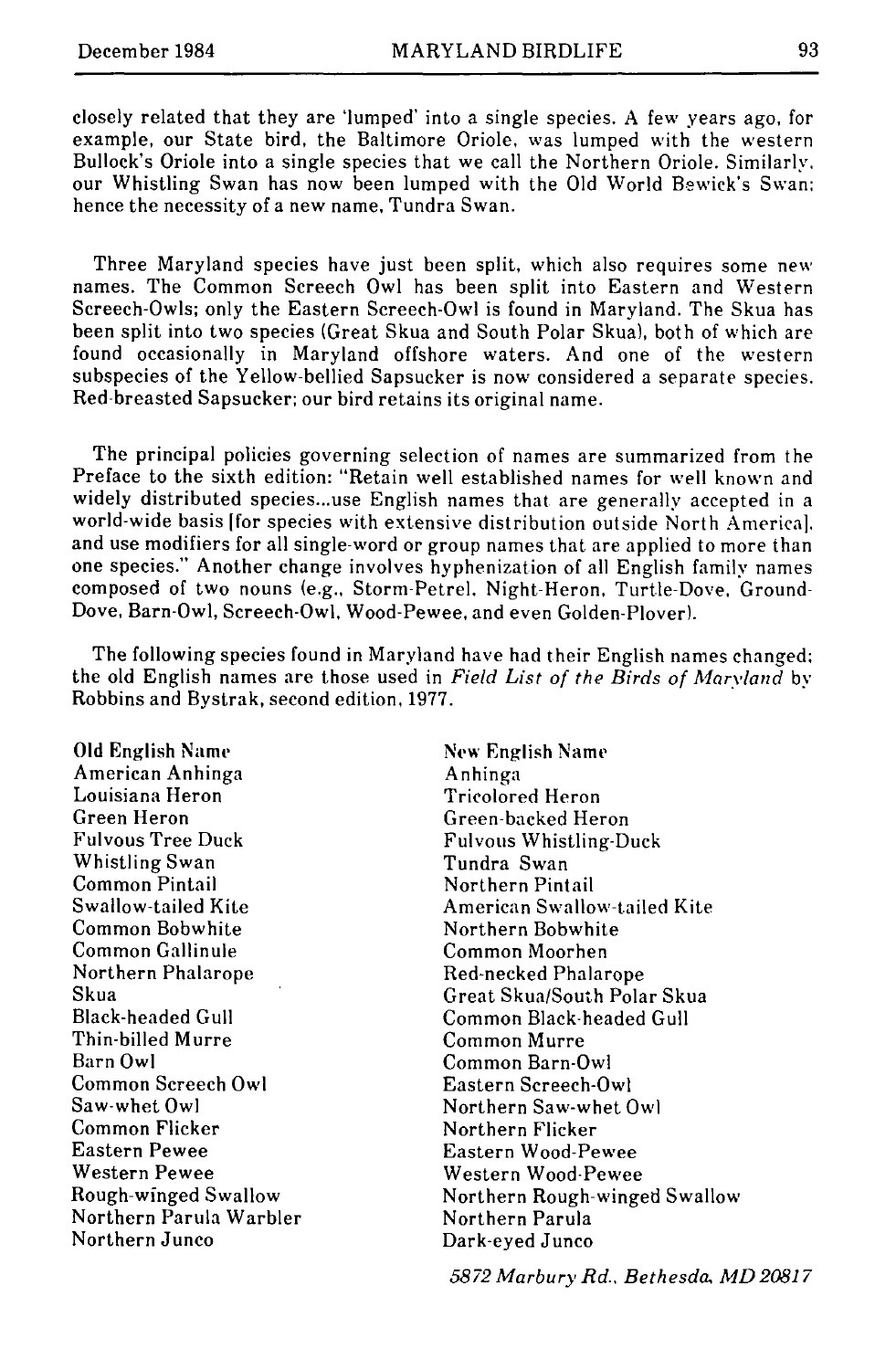

# **THE SEASON**

### BREEDING SEASON, **JUNE 1--JULY 31,** 1984 ROBERT F. RINGLER

The second year of the statewide breeding bird atlas project again provided many of the notes for the summer season as new breeding records were established. This was also the first time the MOS convention was held in June and it has been many years since it was held in the western part of the state. The convention as always also provided some interesting notes to this season. The weather seemed to have little effect on nesting this year. June was slightly warmer and drier than normal while July was just the opposite, slightly cooler and wetter.

Abbreviations in this report are WMA for Wildlife Management Area and a " + " sign after an observer's name to indicate that there were at least 2 other observers.

OBSERVERS-Roger Anderson, Henry Armistead, Bryan Blazie, Rick BIom, Jon Boone, David Czaplak, Bob Dixon, Sam Dyke, Jeff Effinger,Ethel Engle, Roberta Fletcher, Inez Glime, John Gregoire. Jim and Pat Gruber, Marvin Hewitt, Mark Hoffman, David Holmes, Dennis Kirkwood, Wayne Klockner, Alicia Knotts, Paul Nistico, Mariana Nuttle, John, Michael and Paul O'Brien, Francis and Jacqueline Reeb, Bob Schutsky, Teresa Simons, Jo Solem, Paul Spitzer, Wally Sumner, Sallie Thayer, Charlie Vaughn, David Wallace, Mark Wallace, Robert Warfield, Ed Weigel, Hal Wierenga, Erika Wilson.

*Loons. Grebes, Pelagics.* Non-breeding Common Loons seen this summer were single birds at Masonville on June 9 (Ringler), near Port Deposit on June 12 (Schutsky), Barren Island on June 15 and BIoodsworth Island on June 16 (Armistead), Hambleton Island on July 10 (Spitzer), and in the Washington Channel on July 31 (James Nelson). All were in partial or complete non-breeding plumage. Gregoire found Pied-billed Grebes with young in Western Branch in Prince Georges County this summer. A Horned Grebe was seen off Scientist Cliffs in Calvert County on June 11 (Anderson). A boat trip out of Ocean City on June 16 produced the following tally: 7 Cory's Shearwaters, 17 Greater Shearwaters. 2 Sooty Shearwaters, 2 Manx Shearwaters, 160 Wilson's Storm-Petrels. and 3 Leach's Storm-Petrels (Wierenga + ).

*Pelicans, Cormorants.* Brown Pelicans again invaded the Middle Atlantic Coast and there were a few sightings in Maryland. There were 12 at Ocean City on June 17 (O'Briens), 5 at Assateague on June 18 (Charles Gambill}, and 1 immature at Assateague on July 2 (Holmes, Dixon). Also, offshore from Ocean City, Warfield saw 6 on July 17 and 3 on the 19th. As usual there were many mid-summer sightings of Double-crested Cormorants with perhaps the most interesting being the one that Dave Holmes saw flying over Cecil County on his June 10 Breeding Bird Survey route. Others were 75 at Bloodsworth Island on June 16 (Armistead}, 4 immatures at Cape Isle of Wight on June 17 (Ringler), 13 at Conowingo on June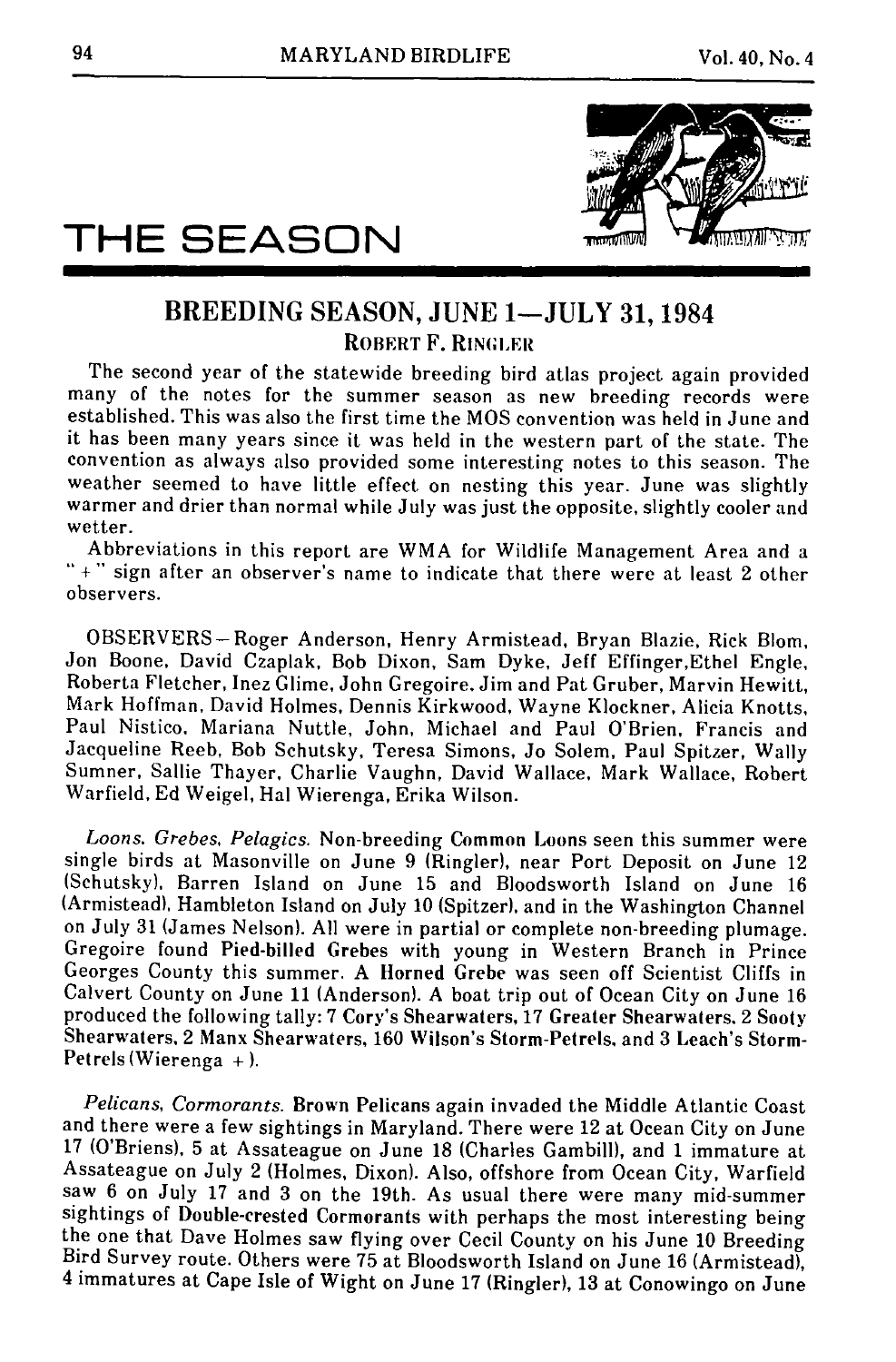*Herons, Ibises.* Wilson heard an American Bittern on June 17 at Elliott where it is probably a rare breeder. A Least Bittern was in Pinto Marsh on June 3 (Simons + ). Effinger found a Least Bittern nest on Tarr Island in Knapps Narrows, Talbot County, on June 4 and Gregoire heard Least Bitterns calling in Henson Creek and Temple Hills in Prince Georges County this summer. In Newport Marsh in Charles County 2 Least Bitterns were seen and another heard on June 23 (Ringler, Blazie). Others were seen at Hughes Hollow near Seneca on July 4 (Weigel) and July 29 (Reeb), and 2 at Lilypons on July 29 (O'Briens). Armistead counted 156 Great Blue Heron nests on Bloodsworth Island this summer. Schutsky found 2 Great Blue nests on Octoraro Creek in Cecil County. Both were successful though one of the nests was blown down later in the season. His count of Great Blues feeding at Conowingo totaled 112 on July 18. Most of these birds probably come from the large colonies on Aberdeen Proving Ground. Post-breeding Great Egrets were 2 at Greensboro on July 16 (Hewitt), 1 at Conowingo on July 18 (Schutsky), and 1 at Lake Elkhorn in Columbia on July 24 (Maud Banks). A Snowy Egret was at Whitehaven in Wicomico County on July 9 (Ringler). Effinger found 2 adult Little Blue tlerons feeding a fledgling at Amys Marsh in Talbot County on July 7. Other Little Blues were  $\bar{5}$  at Hurlock on July 27 (Effinger +), 1 immature at Piney Run on July 29 (Ringler), and 12 immatures at Conowingo on July 31 (Schutsky). Dyke estimated 30 Tricolored Herons at Deal Island WMA on July 1. Engle counted 12 Cattle Egrets at Hog Island in Caroline County on June 24, Wilson found flocks of 4 and 16 at Scotland in St. Marys County on July 10, and Hewitt saw 6 at Goldsboro on July 16. At the National Zoo 7 nests produced about 15 young Black-crowned Night-Herons (Czaplak). Post-breeding birds were 2 at Tanyard on June 29 (Wilber Engle) and 2 immatures at Lilypons on July 22 (Ringler, Blom). An adult Yellowcrowned Night-Heron was at the Chain Bridge in DC on June 21 (Czaplak), perhaps wandering from the nest sites upriver in Montgomery County, and an immature was at the north end of Liberty Lake in Carroll County on July 21 and 29 (Ringler}. There were a few more immature White Ibis sightings this year, beginning with 2 flying south past Sandy Point on July 20  $(M, O'Brien +)$ , followed by 1 at Lilypons first seen on July 26 by Linda Friedland and present at least through the 28th, 1 at Hughes Hollow on the 29th (F. Reeb), and 1 along the Middle Patuxent River in Howard County on July 30 (M. Wallace). James Henry found 12 Glossy Ibis at Denton on June 7, there was 1 at Remington Farms on July 20 {Gruber), and 22 were at Hurlock on July 22 (Effinger  $+$  ).

*Waterfowl* A Tundra Swan that summered at Blackwater was first reported on July 15 {Paul DuMont + ). A pair of Canada Geese with downy young was on a pond at Pleasant Valley in Carroll County on June 30 (Ringler). Later in the season the birds had begun to congregate and 5 were at Sandy Point on July 9 (Klockner), 13 at Lilypons on July 22, and 31 at Piney Run on July 29 {Ringler). Wood Ducks were also congregating with 30 at Liberty Lake on July 21 (Ringler) and 75 at Hurlock on the next day (Effinger  $+$ ). Armistead reports that the population of Gadwalls in the bay is down, but he did see 1 at Adam Island on June 16. Summering nonbreeding divers were 2 drake Canvasbacks, a drake Redhead, and a drake Lesser Scaup at Hart-Miller on June 9 (Ringler + ), 4 drake Lesser Scaup at Masonville the same day (Ringler), 2 drake Lesser Scaup at Piney Run from July 14 into the fall (Ringler), an immature female King Eider at Poplar Island on June 29 (Spitzer), an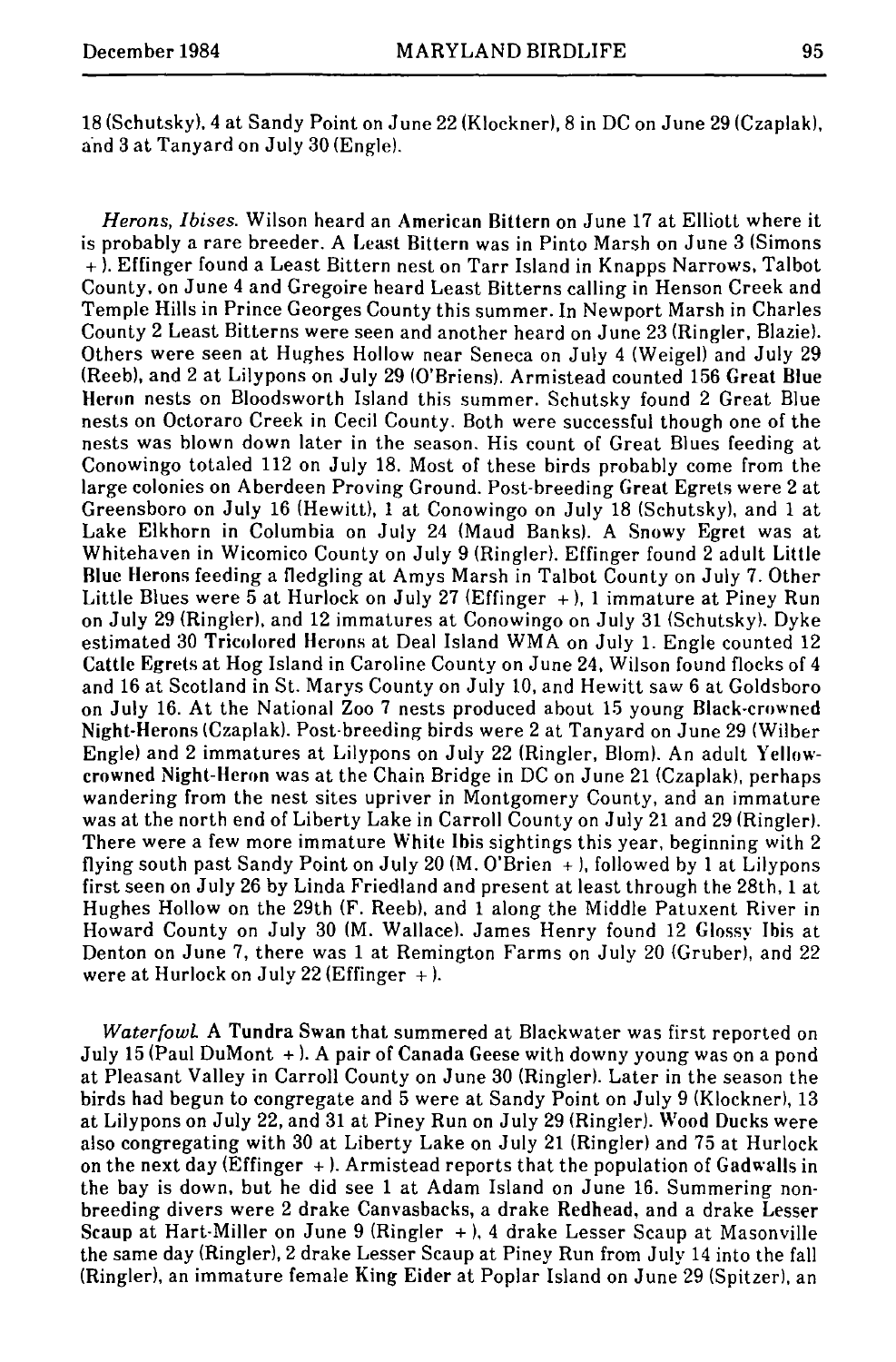OIdsquaw at Croeheron on June 16 (Armistead) and another near Sandy Point on July 14 (Paul DuMont), a drake Surf Scoter at Nelson's Island on July 15 (Armistead +), a drake White-winged Scoter at Scientist Cliffs on June 16 (Anderson), a pair of Common Goldeneyes at Denton on July 9 (Ringler), a female Hooded Merganser at North Branch on June 13 (Simons), a drake Common Merganser at Conowingo from June 12 to July 3 (Sehutsky), a drake Red-breasted Merganser in DC from May 24 through June 22 (Czaplak), a female Red-breasted Merganser at Assateague on July 2 (Holmes, Dixon), a drake Ruddy Duck at Scientist Cliffs on June 12 (Anderson), and 11 at Hurlock on July 6 and 9 (Ringler +).

*Diurnal Raptors.* Schutsky estimated 80 Black Vultures at Conowingo on July 18. A pair of Ospreys raised young at a nest on Conn Island in the Potomac River in Montgomery County (Jack Abbott). This is the first Piedmont nesting of Ospreys in Maryland and documents the increase of this species in the Bay region. Perhaps other inland sites such as the larger reservoirs will be used in the future. Dave Holmes recorded an adult Bald Eagle at Freeland in northern Baltimore County on his June 12 BBS route. Other interesting reports of Bald Eagles were single immatures on Newton Neck on June 19 and near Lexington Park on July 10 in St. Marys County (Wilson), and an adult over Holiday Hills in Howard County on July 13 (Jim Hill). Sam Dyke saw a Northern Harrier at Popes Bay on Assateague Island on June 9 and there were 3 at Bloodsworth Island on June 16 (Armistead). A Cooper's Hawk soaring over Whaleysville on June 17 (Ringler, Hoffman) was probably a local breeding bird in Worcester County. A juvenile Cooper's Hawk was seen calling persistently as if begging to be fed in Carroll County near Taneytown on July 14 (Ringler). American Kestrels are rare breeders on the lower Eastern Shore but Wilson saw 1 near the Isle of Wight on June 15 and another was seen near Whaleysville on June 17 (Ringler, Hoffman). A Peregrine Falcon nest with young was on the Bay Bridge this summer and another pair attempted to nest at Clay Island. Another Peregrine was observed perched on a wire along Route 213 on July 2 about 2 miles south of Chestertown in Queen Annes County (Gruber).

*Pheasants. Moorhens, Coot.* A hen Ring-necked Pheasant with 4 downy young was at Masonville on June 9 (Ringler). Effinger found a Common Moorhen with downy young on Tilghman Island on June 11. An American Coot was still at Lake Haven near Berlin on June 17 (Ringler, Hoffman).

*Shorebirds.* The 2 Black-bellied Plovers at Ocean City on June 17 were in nonbreeding plumage (Ringler) and were probably present through the summer. The 3 seen at Big Bay Marsh on July 7 (Ringler  $+$ ) were either migrants or summer vagrants. A Lesser Golden-Plover in breeding plumage was seen on Assateague on July 2 (Holmes, Dixon), which is about 3 weeks earlier than the previous fall record.They also found several Wilson's Plovers at the north end of the island, including one doing a distraction display. This is the only known nesting location for the species in Maryland and there are probably no more than 2 or 3 pairs present. A Semipalmated Plover at Hart-Miller on June 9 and 2 more at Big Bay Marsh on July 7 (Ringler  $+$ ) are the latest spring and earliest fall birds that were reported for their respective migrations. A flooded field near Hurtock provided some interesting records of shorebirds (Table 1). A downy young American Oystercatcher was on a small island at the northern end of Assawoman Bay on May 27 (Ringler). The nesting area is on the Maryland portion of the unnamed island that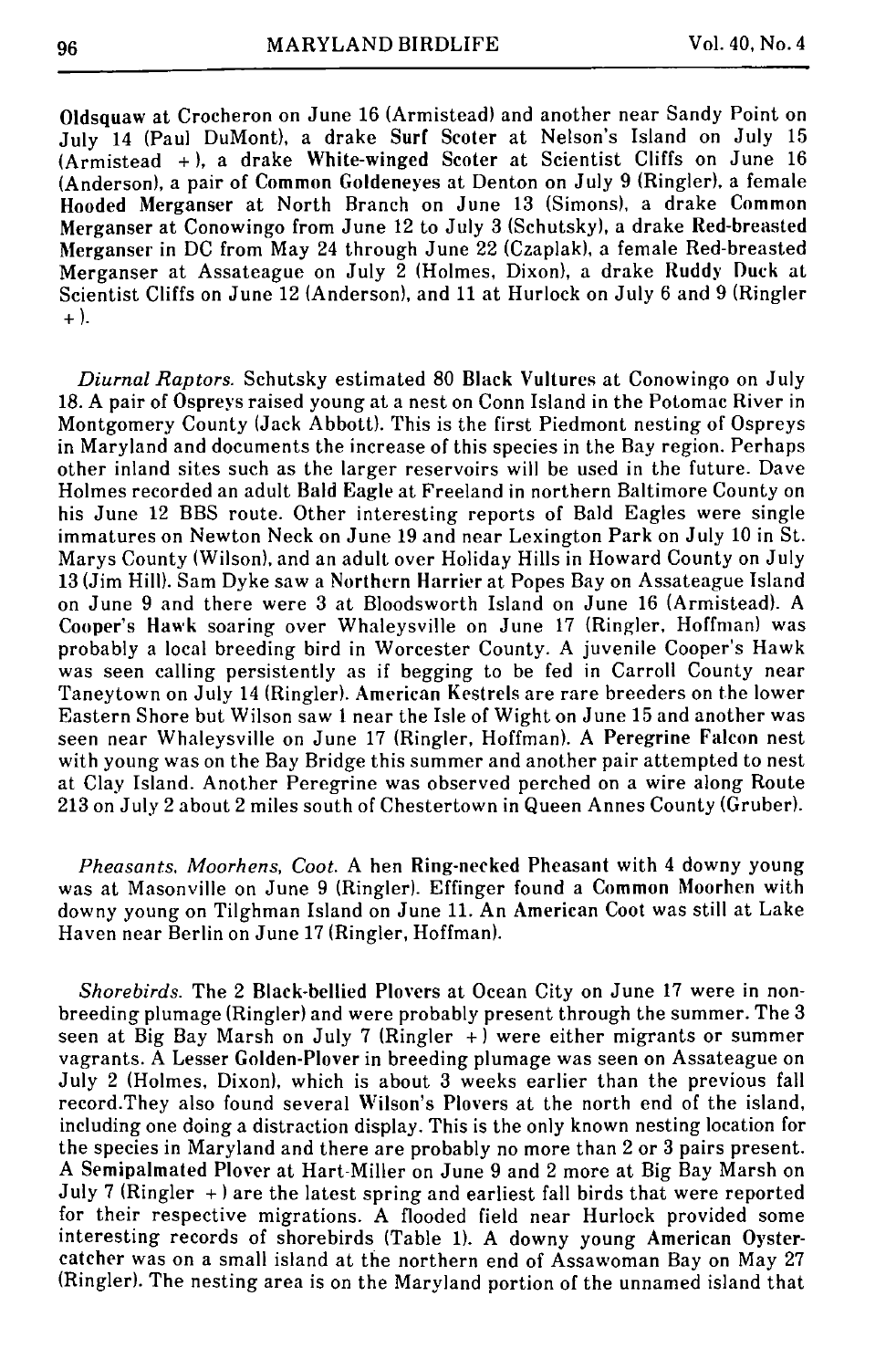| <b>Species</b>          | July 22 | July 27        |    | August 3 August 10 |
|-------------------------|---------|----------------|----|--------------------|
| Great Blue Heron        | 6       | $\overline{2}$ |    |                    |
| <b>Great Egret</b>      | 2       | 2              |    |                    |
| Snowy Egret             |         |                | 3  | 3                  |
| Little Blue Heron       |         | 5              |    | 3                  |
| Glossy Ibis             | 22      | 12             | 12 | 8                  |
| Wood Duck               | 75      |                | 4  | 15                 |
| Green-winged Teal       |         |                |    |                    |
| <b>Black Duck</b>       | 30      | 23             | 10 |                    |
| <b>Blue-winged Teal</b> |         | 2              | 2  |                    |
| Semipalmated Plover     |         |                | 6  | 12                 |
| Killdeer                | 53      | 6              | 4  | 15                 |
| Greater Yellowlegs      | 65      | 125            | 50 | 35                 |
| Lesser Yellowlegs       | 2       | 12             | 75 | 125                |
| Solitary Sandpiper      |         |                |    |                    |
| Semipalmated Sandpiper  |         | 3              |    |                    |
| Least Sandpiper         | 46      | 50             | 20 | 20                 |
| Pectoral Sandpiper      |         | 18             | 75 | 50                 |
| Stilt Sandpiper         |         | 4              |    |                    |
| Short-billed Dowitcher  | 8       | 25             |    |                    |
| Common Snipe            |         |                |    |                    |
| Wilson's Phalarope      |         |                |    | 2                  |

#### Table i. Waterbirds at Hurlock, Dorchester **County Shiloh Camp Road**

Observers-Jan Reese, Jeff Effinger, Alice Jones, Carolyn Mills, Kate Trever, Bob Trever, Julian Mills.

straddles the state line near Cape Windsor, Delaware. A female American Avocet in breeding plumage was on Assateague on July 8 (Blom, Ringler). A late spring Greater Yellowlegs was at Lilypons on June 4 (D. Wallace), 1 was at Deal Island WMA on July 1 (Dyke), and 30 on Assateague on July 7 (Blom  $+$ ) as the fall movement was getting underway. Lesser Yellowlegs that probably represent fall migrants were 1 at Sandy Point on June 22 (KIockner), 1 at Lilypons on July 4 (Weigel), and 100 at Assateague on July 7 (Blom +). An oddity in western Maryland was a Willet at North Branch on June 13 (Simons). On June 19 Wilson observed 4 Willets at Cornfield Harbor in St. Marys County where they may be nesting. At Hart-Miller on July 4 were about 20 Spotted Sandpipers including downy young (Ringler + ). John O'Brien estimated 75 Whimbrels at Fox Hill Levels **on** Assateague on July 24. There were 2 Ruddy Turnstones at Ocean City on June 17 (Ringler). Wierenga and Klockner observed 5 Sanderlings at Sandy Point on July 18. Late spring migrants were 3 Semipalmated Sandpipers in DC on June 6 (Czaplak), 21 at Hart-Miller and 13 at Black Marsh on June 9 (Blom, Ringler), and 1 at Adam Island on June 16 (Armistead). Very early fall migrants were 10 Western Sandpipers at Big Bay Marsh on July 7 (Blom + ). There were 24 Semipalmated and 34 Least Sandpipers at Remington Farms in Kent County on July 16 (Gruber). A White-rumped Sandpiper and 5 Dunlins remained at Hart-Miller on June 9, and 3 Dunlins were at Big Bay Marsh on July 7 (Blom + ). Also on July 7 there were 50 Short-billed Dowitchers on Big Bay Marsh and another 20 on Assateague. Another 22 Short-bills were at Sandy Point on July 18 (Wierenga, Klockner). Rounding out the shorebirds on Assateague on July 7 was a female Wilson's Phalarope in breeding plumage.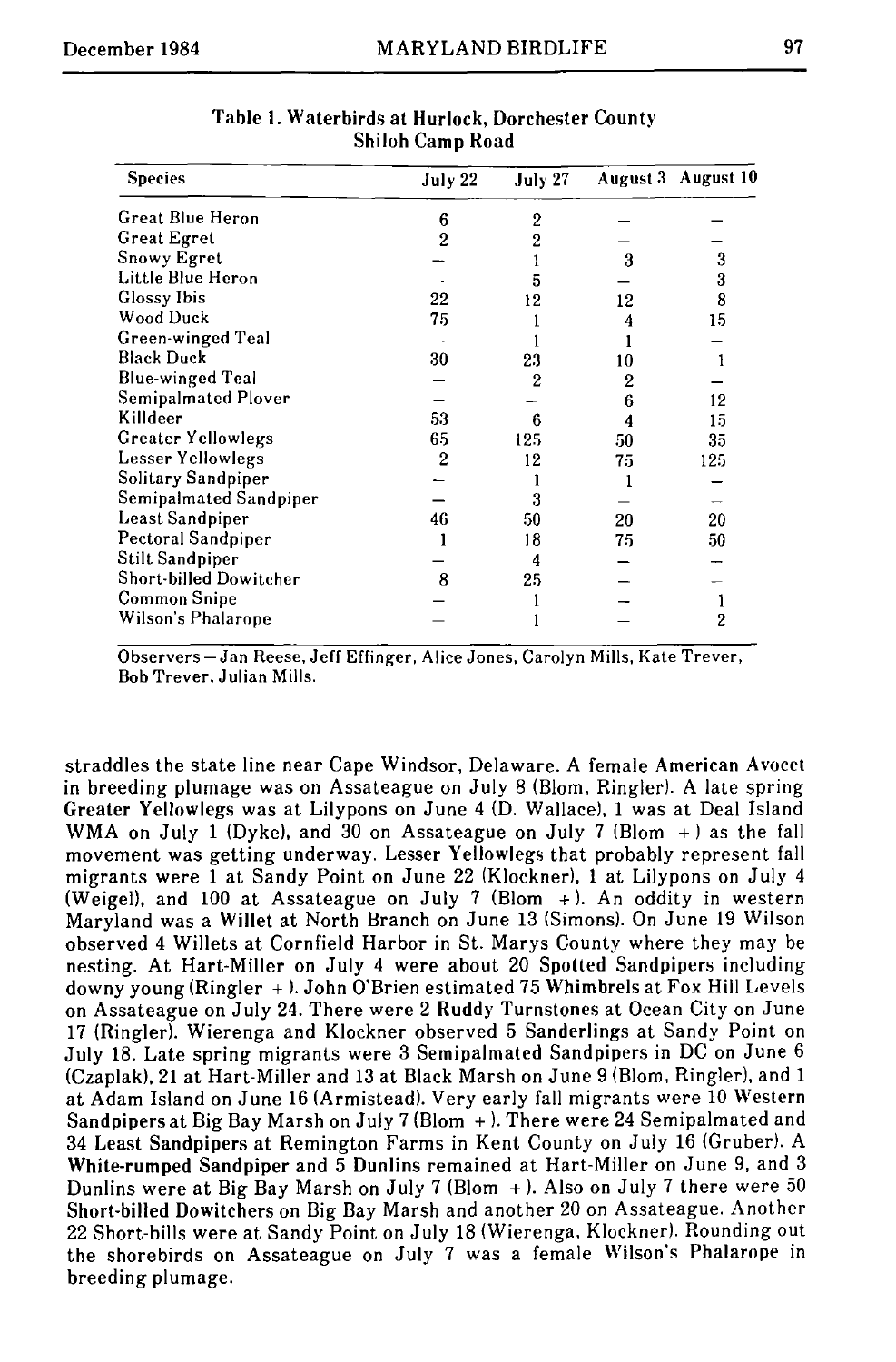*Gulls, Terns, Skimmers.* An adult Laughing Gull was in DC, June 8-12 (Czaplak}. The post-breeding dispersal of Laughing Gulls was noted at Sandy Point when 10 juveniles were present on July 25 (Wierenga, Klockner). Franklin's Gulls again appeared at Sandy Point this summer with an adult first seen on July 8 (Wierenga, Klockner} and present at least through the 25th. Another in first-summer plumage had been found on June 20, 3 were there on July 25 and the last was on the 30th. All original sightings were by Wierenga and Klockner with many other people participating in later observations. Despite these continuing summer records, the species has never been found in August in Maryland. The cause of all this summer gull-watching was the Black-tailed Gull found by John O'Brien and present July 4- 9. This largely non-migratory species of east Asia, which has been found twice before in North America, in California and Alaska, was seen by several other observers. Its origin in Chesapeake Bay is cause for great speculation. The first juvenile Ring-billed Gull was seen at Sandy Point on July 9 (Klockner). The nearest nesting location of this species is the Great Lakes. Schutsky counted 110 Ring-bills at Conowingo on July 25, increasing to 300 on the 31st. Notes on a California Gull at Sandy Point July 11-12 (Wierenga) will be produced separately. Armistead counted 522 Herring Gulls at BIoodsworth Island on June 16. John O'Brien saw 2 Gull-billed Terns at Fox Hill Levels on June 7 and several pairs with eggs or young were found on Big Bay Marsh on July 7 (Ringler  $+$ ). Summering Caspian Terns were 15 at Hart-Miller on June 9, 70 there on July 4, and the first juvenile on July 15 (Ringler + ), 1 at Conowingo on June 18 and 29 (Schutsky), 2 adults to June 27 in DC (Czaplak), 2 at Sandy Point on July 9 (Klockner), and 1 at Lilypons on July 28 (D. Wallace}. Armistead saw 6 Royal Terns at Pone Island on June 16, and 18 were at Point Lookout on June 19 (Wilson), and 1 at Sandy Point on July 18 (Wierenga, KIockner). There were 18 Common Tern nests with eggs and a Black Skimmer nest with 1 egg on the island in Assawoman Bay near Cape Windsor on May 27 (Ringlet). A Common Tern was unusual near Port Deposit on July 27 (Schutsky). Post-breeding dispersal of Forster's Terns was noted with 35 at Hart-Miller and 45 at Cuckold Point on July 4 (Ringler + ) and 2 at Kent Narrows on the 6th (Ringler}. Approximately 75 Least Tern nests contained eggs in Ocean City at the 120th Street fill location on May 27 (Ringlet). Over 100 Least Terns were at Hart-Miller on June 9 but nesting success was poor  $(Ringler +)$ . A Least Tern on the Potomac River below National Airport on June 27 (Czaplak) was rare for the District. The only Black Tern reported was flying past Mills Island in Chincoteague Bay on July 7 (Holmes + ). It was in breeding plumage. Armistead found 25 Black Skimmer nests at Barren Island on June 15, and a single bird was at Sandy Point on July 18 (Wierenga, Klockner).

*Doves, Cuckoos, Owls.* Armistead found 2 out-of-place Rock Doves on Holland Island on June 16. A few Black-billed Cuckoos were found on the Coastal Plain of the state, including an adult male found dead at Upper Marlboro (Gregoire), 1 at Hickman in Caroline County on June 22 and 29 (Nuttle), and 1 heard at Irish Grove on July 9 (Holmes, Ringler). A nest with 4 young Common Barn-Owls was found in a duck blind on Assateague on July 7 (Blom  $+$  ).

*Hummingbird, Flycatchers.* Kirkwood observed a Ruby-throated Hummingbird on a nest near Deer Creek in Harford County on July 26. In DC Czaplak found a Willow Flycalcher near Chain Bridge on June 21 and 28. Jo Solem reported a Willow Flycatcher nest with 4 young on July 4 near Scaggsville. A well-described Scissor-tailed Flycatcher was seen on July 3 near the intersection of Sycamore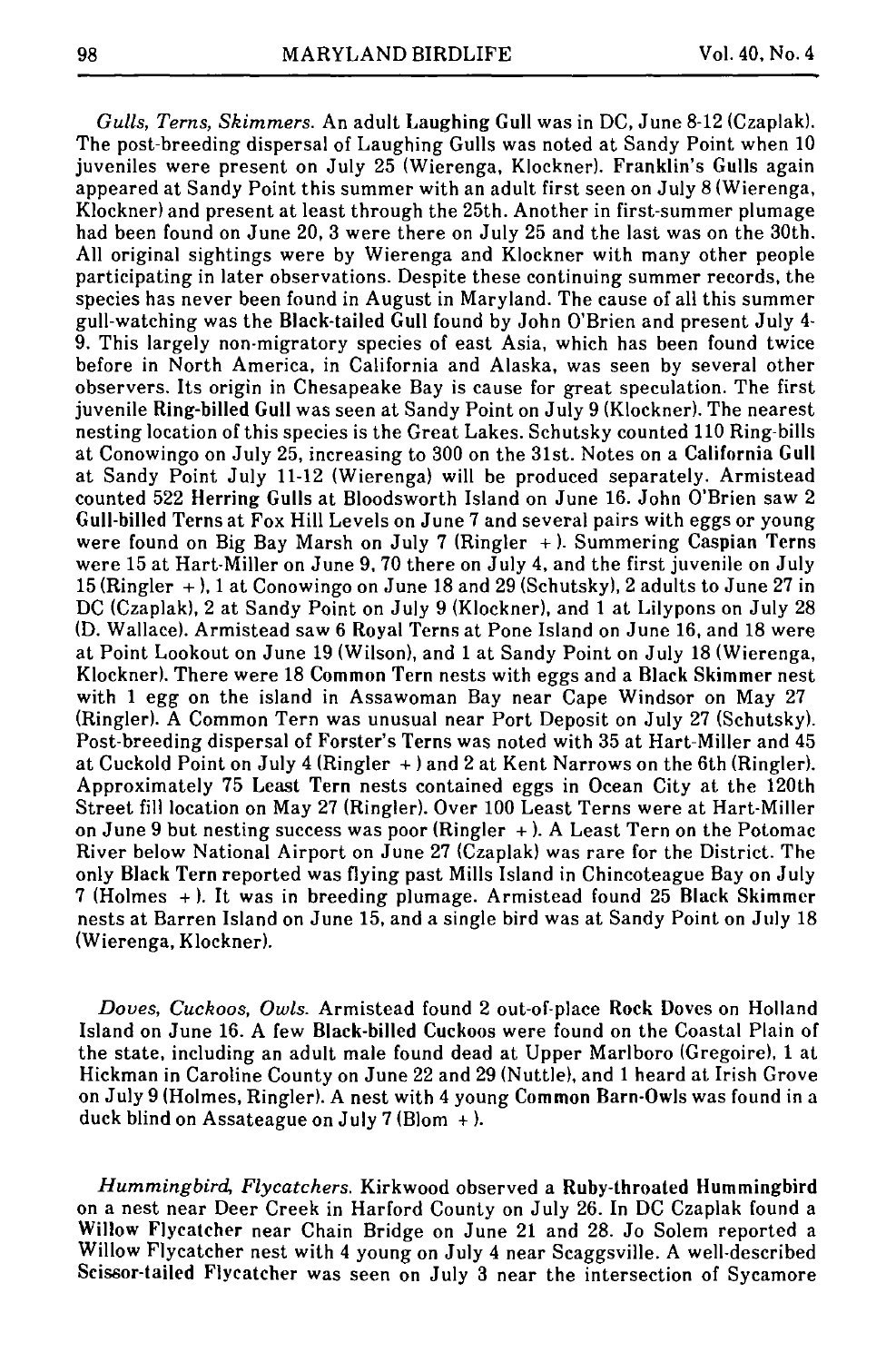Landing and River Roads in Montgomery County (Reebs). There are only sight records for the state.

*Swallows, Jays, Creeper.* The Purple Martin roost in Salisbury began early with about 125 birds there on June 11, up to 350 on June 25, then 1200 on July 8 and 5000 by July 31 (Vaughn). The wanderings of Tree Swallows are often difficult to interpret. For instance, Armistead found 6 at Bloodsworth Island on June 16 where they are more likely to be migrants. The one at Cuckold Point in Baltimore County on July 4 (Ringler, Wierenga) was certainly a migrant as were single birds at Easton and Hurlock on July 6 (Ringler, Blom). Also at Easton that day were 15 Rough-winged Swallows, while at Hurlock were 1 Rough-wing and 50 Bank Swallows, all early migrants. However, at Bloodsworth Island Armistead saw a Bank Swallow flying north on June 16. There were 62 Bank Swallows at Marsh Point in St. Marys County on July 20 (Runkles). Also on June 16 Armistead found a freshly killed Blue Jay on Pone Island and saw another live bird on Holland Island. These birds are not known to nest on these bay islands. A Brown Creeper at Federalsburg on August 1 (Glime) probably nested locally.

*Wrens, Veery, Waxwings.* Sue Dorney found 4 Sedge Wrens in Prince Georges County this summer. A Veery on upper Deer Creek (Kirkwood) is a rare breeding bird for Harford County. Cedar Waxwings were plentiful as breeding birds on the Coastal Plain. A pair was at a nest on Bayside Drive in St. Marvs County on June 19 (Wilson). Others were in Federalsburg on June 30 (Glime) and Dyke found a nest with young at Sharptown on July 12 and fledgling waxwings at Salisbury on July 19.

*Vireos. Warblers.* Another unusual bird for Bloodsworth Island on June 16 was a White-eyed Vireo found by Armistead. who also discovered a Warbling Vireo at Bellevue on June 15. A Blue-winged Warbler was once again singing near Nassawango Creek on June 3 (Dyke). An exceptionally early migrant Tennessee Warbler was at Jarrettsville on July 26 (J. O'Brien). A female Northern Parula was feeding a fledgling that had recently left the nest in Cedarville on June 24 (Ringler). Jon Boone found a Yellow Warbler nest in June in Howard County with 5 eggs + 1 Brown-headed Cowbird egg. Czaplak noted his first fall migrant Yellow Warbler in DC on July 22. A female Yellow-throated Warbler was feeding a fledgling in Pocomoke Swamp on June 17 and a male was observed singing in western Carroll County near Taneytown on June 30 and July 14 (Ringler). The latter is unusual in the Piedmont away from the major rivers. Effinger spotted 3 adult male American Redstarts at Blackwalnut Point on July 12, indicating that these birds are leaving the nesting areas very early in the summer to begin the fall migration. Joe Schreiber reported that an immature female Canada Warbler that he banded in Parkville on Sept. 5, 1982 was found dead at Beauport, Quebec on May 28, 1984.

*Tanager, Dickcissels, Sparrows, Icterines.* A male Summer Tanager seen in Rockville on June 25 (P. O'Brien) was unusual there. Dickcissel reports were 5 at Middletown on July 1-3 and 2 near Poolesville on July 8 {P.O'Brien) and 3 near Walkersville in July (Linda and Dick Finn). A singing Savannah Sparrow with 1 juvenile in tow was seen in Frederick County near Fourpoints on July 21 (Ringler). At least 4 Seaside Sparrows were seen in Newport Marsh on June 23 (Ringler, Blazie) a first for Charles County. This is a significant range extension of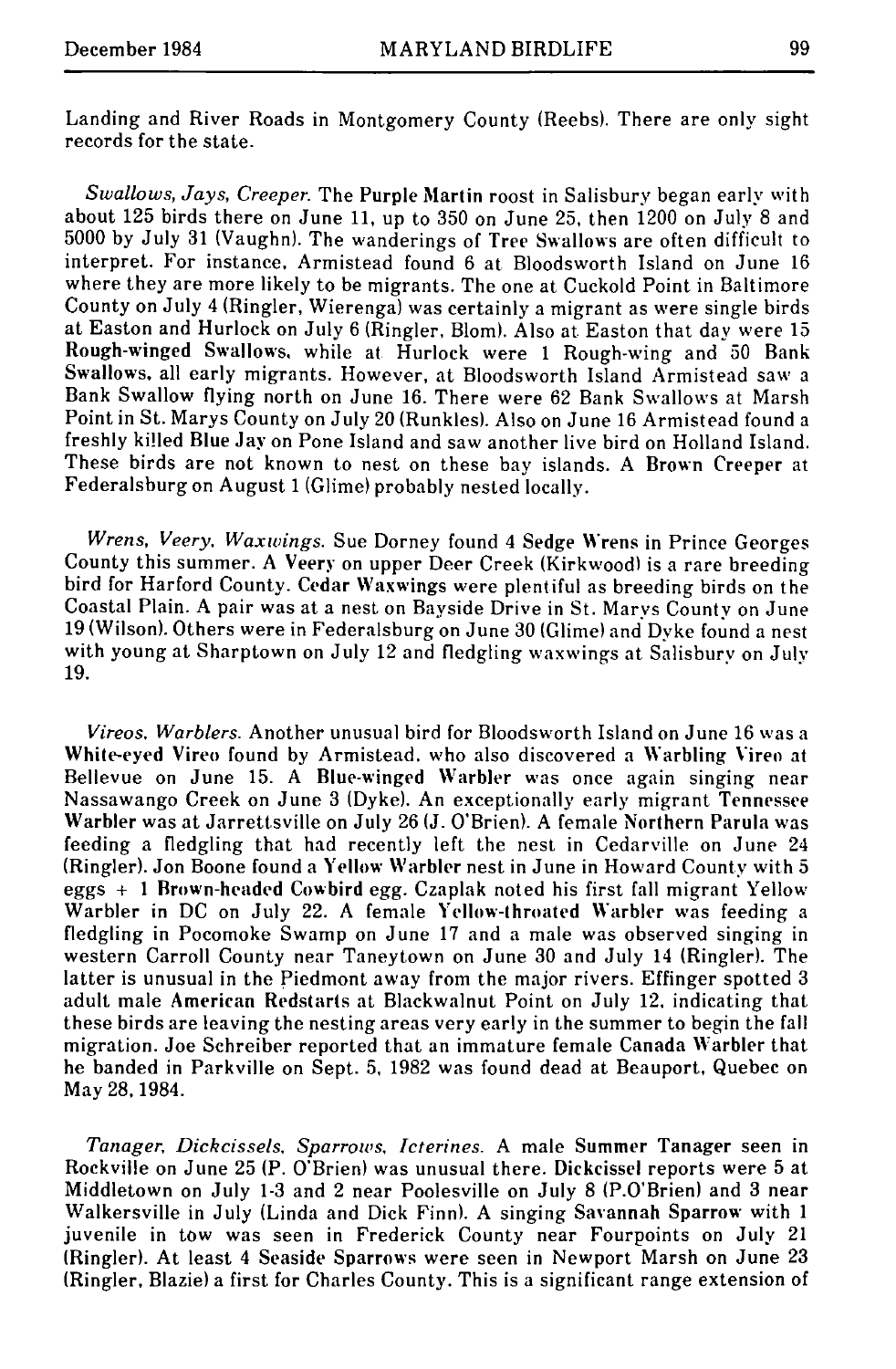the species not only up the Potomac but up the Wicomico River too. Near there the same day was 1 singing Swamp Sparrow at Allen's Fresh. Other Swamp Sparrows were 3 heard singing at Grasonville and Kent Narrows on June 17 (Ringler, Hoffman), 1 heard along Muddy Hole Road in Wicomico County on July 9 (Ringlet, Holmes), and 1 collected on Miller Island on July 15 which proved to be darker than any known specimens of the species (John Barber + ). A Dark-eyed Junco nest was found this summer by Tom Thayer at Woodville in Garrett County. The Bobolink migration is another that is difficult to separate into spring and fall movements. Armistead saw 2 flying north over BIoodsworth Island on June 16 for the last spring birds and Schutsky saw 6 at Conowingo on July 18 for the first fall birds. Paul O'Brien noted that Common Grackles had begun flocking at Rockville on June 20 as many birds had finished nesting by then.

*3501 Melody Lane, Baltimore, MD 21707* 

## **AN EXTRAORDINARY CONCENTRATION OF BAY-BREASTED WARBLERS**

### **JAMES L. RUOS**

On May 21, 1984, a large number of Bay-breasted Warblers was observed near Highland, Howard County, Maryland. The immediate area was represented by a half acre of mowed grass surrounded by woodland of mid-aged Virginia pine, red maple and tulip trees. During a 90-minute period, thousands of small flying insects (believed to be winged ants) emerged from the grass. Their swarming flight attracted migrant warblers who fed on them as they alighted on nearby shrubs and trees. Few insects were taken in the air. At any one time, more than 30 Baybreasted Warblers could be observed within 100 feet and most certainly represented a population of more than a hundred individuals. American Redstarts, Magnolia Warblers and Blue-gray Gnatcatchers were also attracted to these insects, but in fewer numbers.

*7145 Deer Valley Rd., Highland, MD 20777* 

## **BOOK REVIEWS**

#### BIRDS IN THE GARDEN Mike Mockler. Blandford Press, Poole, Dorset, U.K. 1982.160p. \$19.95

This is a well organized book with good color photographs for the person who doesn't go beyond the garden to watch birds. Of course, the garden has to be in England and well planted to attract many species. There is all you need to know about the activity of birdwatching, from identification of birds that are possibly found in gardens to identification of the various behaviors they exhibit throughout theyear.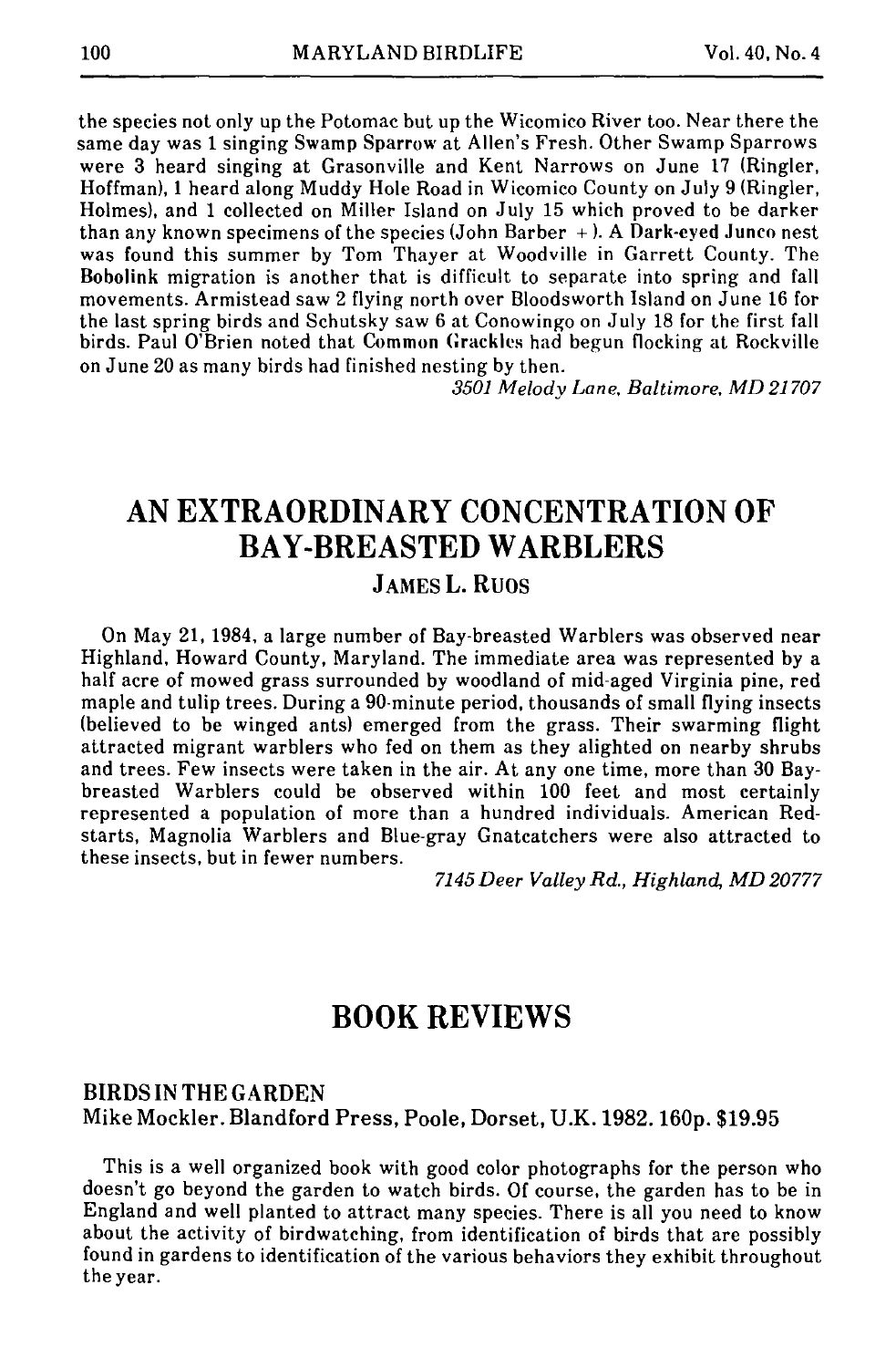### THREATENED AND ENDANGERED PLANTS AND ANIMALS OF MARYLAND

Arnold W. Norden, Donald C. Forester and George H. Fenwick, Editors, Maryland Natural Heritage Program, Special Publication 84-1. 1984. Maps, charts, 475pp. \$13. A publication of the Maryland Department of Natural Resources.

Even if I had not heard a number of these papers presented at the 1981 Symposium at Towson State University I could still feel as strongly as I do about the value of this book. With the chapter titles "Threatened Breeding Birds of Maryland," "Status of the Bald Eagle," "Maryland's Vanished Birds and Mammals," "Nassawango Creek-A Case Study in Habitat Preservation" by such authors as Daniel Boone, Chandler Robbins and David Lee, to name a few, it is a book you'll want to read. It should provide a 1980's baseline of the status of Maryland's rare plants and animals, a baseline from which to measure our progress or lack of same in the coming decades. Surely with such competent people in the field as these writers we should expect no more threats, no more endangerments. Read all 30 papers if you can, but at least numbers 24 and 29. Arnold Norden's Introduction places in perspective the entire study. The maps are valuable, but the Generalized Geologic Map of Maryland, unattached to the book as it is, may be of less value because it is unattached. Black and white line drawings of fish will be valuable to Maryland's concerned fishers. But everyone should be interested in the subject of flora and fauna. Irish Grove Sanctuary has a copy. It is priced reasonably enough, \$13, for you all to have it in your libraries. It can be purchased from Maryland Department of Natural Resources, Fiscal and Supportive Services, Tawes Office Building, Annapolis, 21401-9974.

*--Joy Wheeler* 

### VULTURE BIOLOGY AND MANAGEMENT Edited by Sanford R. Wilbur and Jerome A. Jackson University of California Press, Berkeley, 94720. 1984. 552 pp. \$35.

When is the last time you've read a book about Vultures, those birds with voracious appetites for meat most of us consider too rotten to be eaten? This well organized book discloses the history of vultures from ancient to modern times, with a look to the future. This is not a book to read through, perhaps, but to use as a reference as the need arises. Vultures don't enjoy the focus of much of our birdwatching enthusiasm for more reasons than their unpleasant eating habits. Their slow flight and their ease in identification may not be as stimulating as other birds. However, they are worthy of more of our attention, as has been discovered in the last 15 years. By 1979 there were enough people interested in the field to call an International Symposium on the Vultures, sponsored by the Santa Barbara, California Museum of Natural History. This book develops the exchange of information begun there by the 200 "vulture enthusiasts" in attendance.

The status of vultures in many parts of the world demands more study. Reports of declining numbers come from India, Israel, Mongolia, as well as parts of the Western Hemisphere, the numbers of vultures being as uncertain as their habitats are vulnerable. In some Old World species a limiting factor in their success is the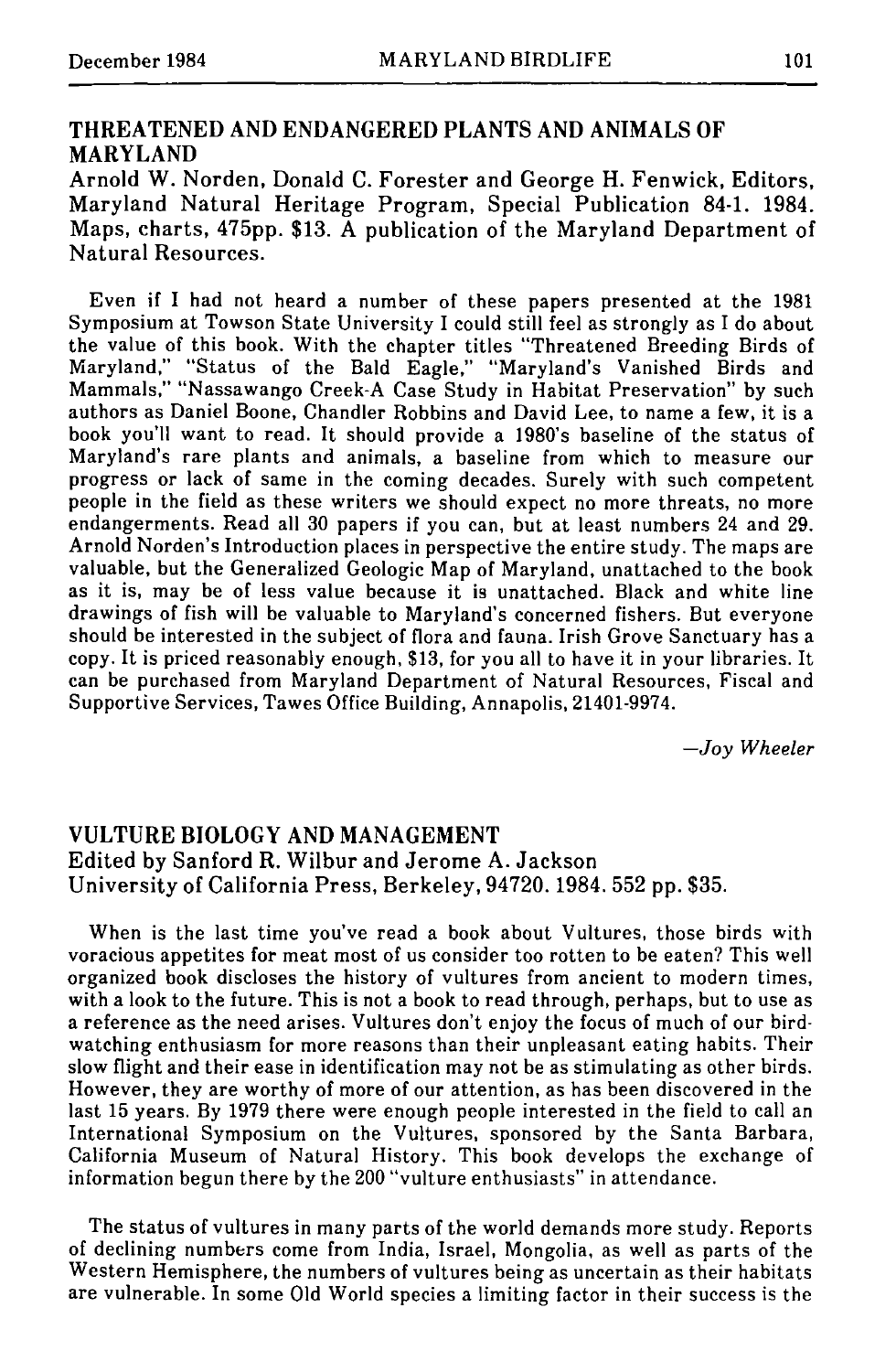disappearance of large-boned carrion (hyenas, etc.), reducing intake of enough calcium to ensure normal formation of the bones of young vultures. "Vulture Restaurants", where large dead animals are placed, have been established in France and South Africa to provide a better diet for local vultures. Whether this will have the desired effect or whether it can be kept up is hard to foresee.

The "biology" of vulture study includes discussion of their breeding behavior, growth of the young, social behavior, and migration patterns. Methods for further study by the serious student are suggested. Of particular interest to Maryland readers is the description of raising Andean Condors in captivity at the Patuxent Wildlife Research Center in Laurel.

Most interesting to me was the chapter on interaction of Vultures in the lives of humans. I was surprised to learn how the American Indians of our Far West used the birds in their rituals. In spite of the sacrifice of the condors the populations did not seem to be harmed in those days. Factors affecting Vultures today are habitat modification, chemical pesticides, persecution and man-related accidents, Vultures being a major cause of bird-strike incidents in the aviation of India, for example.

Vulture Biology and Management is at Carey Run Sanctuary. With its excellent organization it seemed to lend itself to mere skimming for review purposes. I found I was reading more closely all the time, amazed by how interesting Vultures are and how they have been accepted in the art and culture of humans through the ages. What is their future in our culture?

*--Joy Wheeler* 

#### NATURAL HISTORY OF THE SWAINSON'S WARBLER

Brooke Meanley. 1971. 90pp., 26 illustrations, literature cited North American Fauna No. 69. Bureau of Sport Fisheries and Wildlife, U.S. Government Printing Office

John Culiom's Presidential Letter of April 1981 has brought to our attention the tenuous status of Swainson's Warbler in the Pocomoke Swamp. President Cullom's request that tapes of the call of Swainson's Warbler or of a screech-owl not be used is reasonable and sensible. To lose this delicate bird from Maryland would be a sad loss indeed.

Brooke Meanley, well known for his books about birds of the Chesapeake Bay, began studying this elusive bird in 1944 in Georgia and followed it to the most northern and western extents of its range. He investigated the history of its mention from early colonial times from paintings by Audubon, and John Abbott and from descriptions by the Rev. John Bachman. Meanley's thorough observations of the bird make this study particularly valuable in the present light of its scarcity. He describes every aspect: distribution, migration, breeding biology, ecological relations, its voice and its general behavior. If you have not seen Swainson's Warbler, the best thing you may do between now and next May is read this small book and hope that you have better luck next time you look for it. If all birdwatchers respect the "anti-tape in Pocomoke Swamp request" we all may have an even better chance of seeing it. Until then this book will prepare you to recognize it on first sight. It is on the shelf in the MOS Library at Cylburn.

*Joy Wheeler*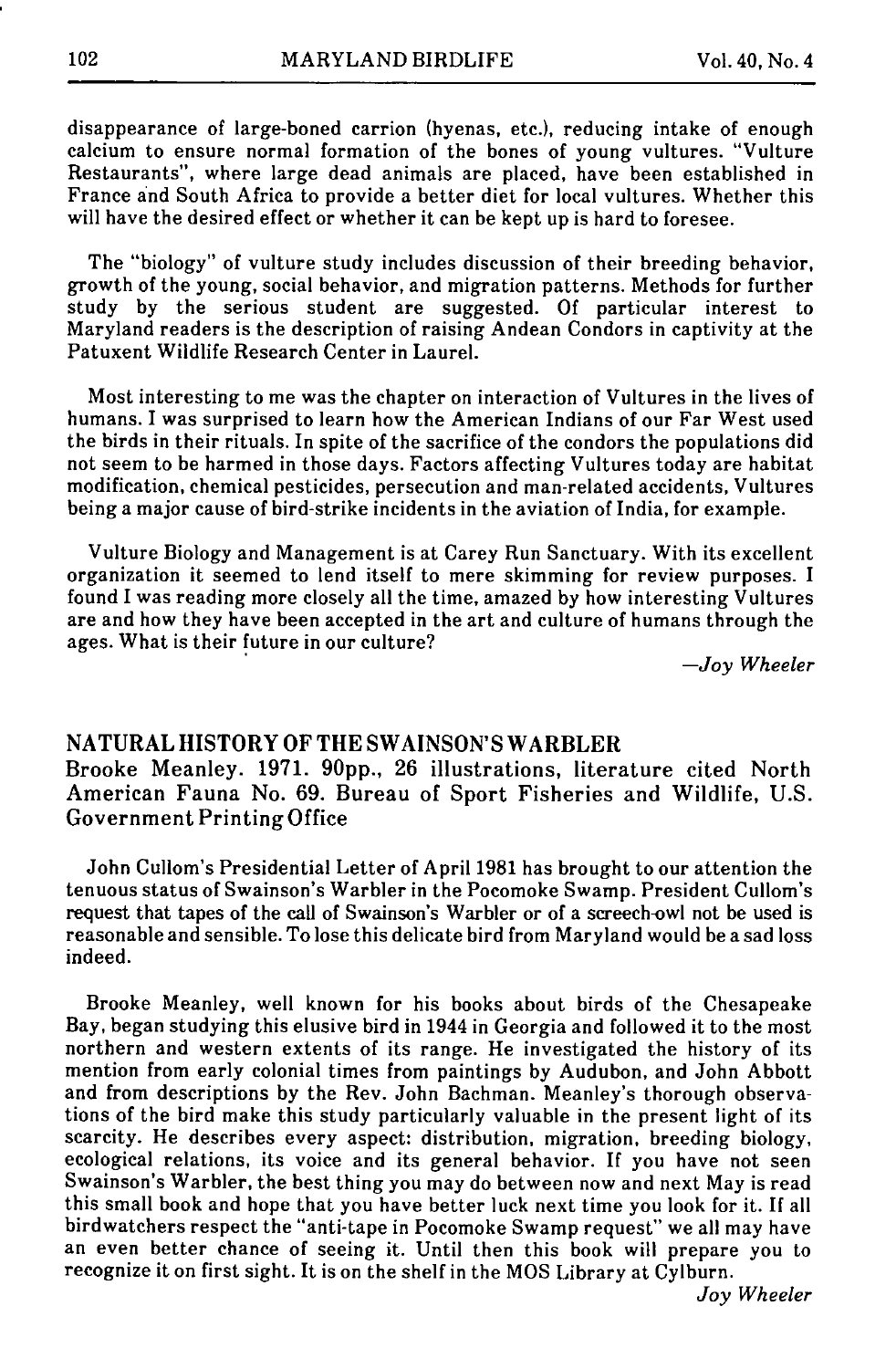#### WEST VIRGINIA BIRDS

George A. Hall. 1983. Special Publication No. 7, Carnegie Museum of Natural History, 4400 Forbes Avenue, Pittsburgh, Pennsylvania, in Cooperation with the West Virginia Department of Natural Resources Nongame Wildlife Program. 180p. \$20.

Given a state as large as West Virginia, with its highly touted wild wonderfulness, it is notable that anyone at all would accept the enormous challenge of discussing the status of all of West Virginia's birds. George Hall is the perfect person to have done it with an initial 1968 inspiration from Chandler Robbins and assistance reflected by an entire page of acknowledgements. Recognizing that even with "dedicated work" of countless birders a State Bird Book would be an impossibility. Hall outlines what his book will not do (be a field guide, with descriptions of nesting cycles and bird behavior, for example). Instead he "concentrates on general distribution and the ecology of the species" with a heavy dependence on numerical population data. Each bird is treated as a status (common, uncommon). seasonal distribution with early and late dates, breeding populations (where applicable), past distribution, and pertinent remarks. For me the remarks and the listings of the locations of existing specimens are every bit as entertaining as the seasonal accounts are scientific. One of the most delightful features of the book is the history of ornithology in West Virginia. Hall has researched it thoroughly, all the way back to Alexander Wilson and John J. Audubon, and has included a list of earlier catalogues of West Virginia's birds, the first one being compiled in 1872. Bringing the history of ornithology up to date since the 1940's didn't require the same backward looking research, for the author has been instrumental in creating much of the recent history himself. The book not being a field guide precludes an abundance of pictures of each bird mentioned, though scattered black and white line drawings by Sutton relieve the printed page. There are 21 black and white photographs, some to aid in analyzing West Virginia avifauna, some presenting Hal Harrison's excellent photographs of nesting birds.

Of course, before long, the name of one of West Virginia's most famous birds comes to mind. The index provides the necessary reference to Sutton's Warbler and upon turning to the given page the reader finds that Hall can be no more definitive about the status of the bird today than "this enigmatic form" and "the final answer is not available." Good! All our questions need not be answered. Many things about birds remain a mystery to us and that is as it should be. George Miksch Sutton's only color plate in the book refreshes our memory of what this beautiful bird looks like if we ever get lucky enough to find it..

"West Virginia Birds" belongs in the library of every Maryland birder for two reasons. One, our Maryland birdwatching often spills over into our neighboring state. And then there's the hope that this book would serve as a reminder that the inspiration which provided it for West Virginia should spill back over and provide us with a comparable book for Maryland.

*Joy Wheeler*